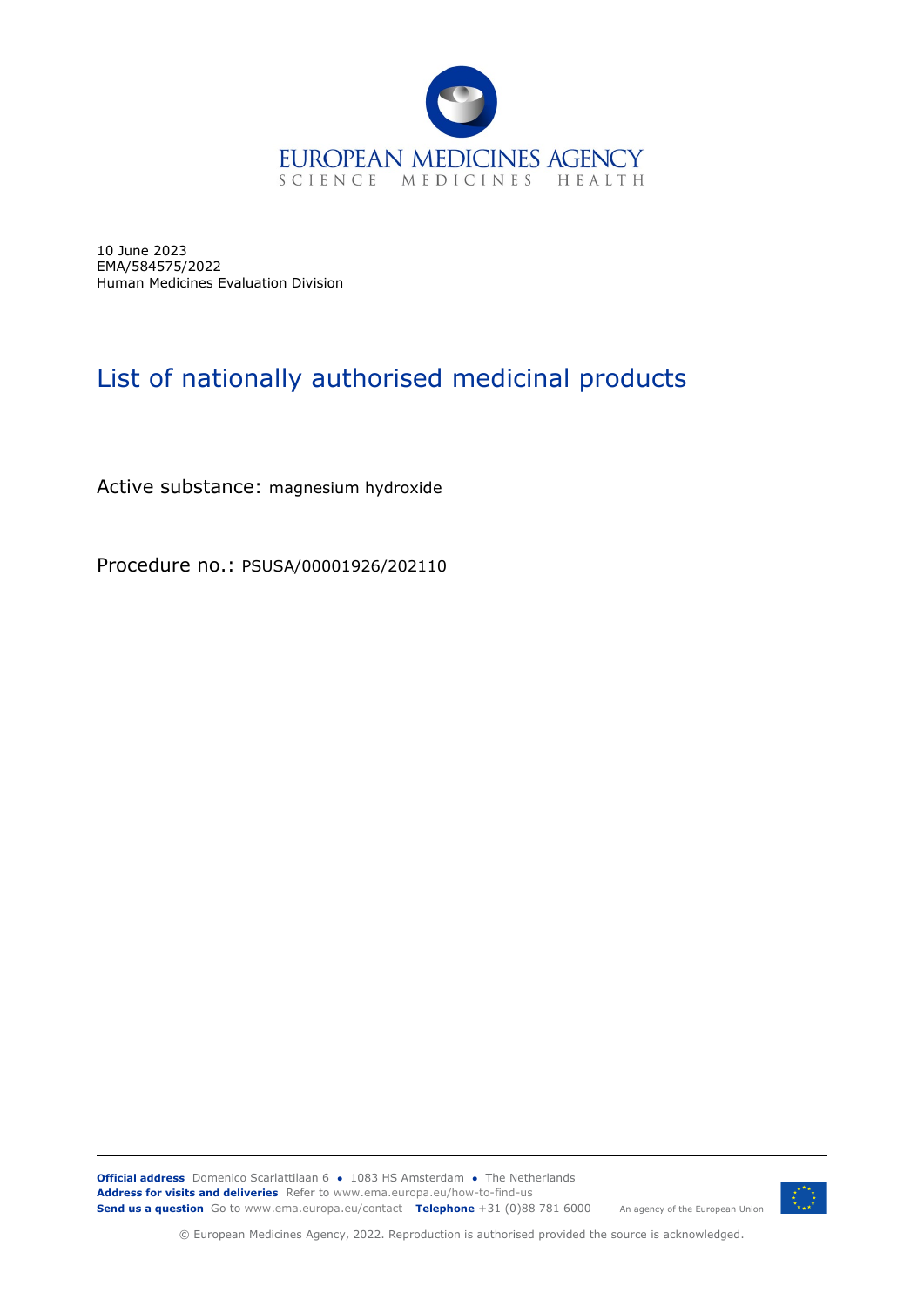| <b>Product Name (in</b><br>authorisation country)                                                              | <b>MRP/DCP</b><br><b>Authorisation</b><br>number | <b>National Authorisation Number</b> | MAH of product in the<br>member state           | <b>Member State where</b><br>product is authorised |
|----------------------------------------------------------------------------------------------------------------|--------------------------------------------------|--------------------------------------|-------------------------------------------------|----------------------------------------------------|
| <b>MAGNESIA SAN</b><br>PELLEGRINO effervescent<br>powder                                                       | not available                                    | 16464                                | <b>CEL CHADJIANASTASI</b><br>PHARMACEUTICAL LTD | <b>CY</b>                                          |
| Magnesia cinfa 200 mg/<br>ml suspensión oral                                                                   | not available                                    | 34.551                               | LABORATORIOS CINFA, S.A.                        | <b>ES</b>                                          |
| <b>MAGNESIA SAN</b><br>PELLEGRINO 3,6 g polvo<br>para suspensión oral                                          | not available                                    | 4283                                 | <b>ANOTACIONES</b><br>FARMACÉUTICAS, S.L.       | <b>ES</b>                                          |
| <b>MAGNESIE SAN</b><br>PELLEGRINO ANISEE 44,9<br>POUR CENT, poudre<br>effervescente pour<br>suspension buvable | not available                                    | 344 582-0                            | <b>LABORATOIRE AUVEX</b>                        | <b>FR</b>                                          |
| <b>MAGNESIE SAN</b><br>PELLEGRINO ANISEE 90<br>POUR CENT, poudre pour<br>suspension buvable                    | not available                                    | 313 581-2                            | <b>LABORATOIRE AUVEX</b>                        | <b>FR</b>                                          |
| <b>MAGNESIE SAN</b><br>PELLEGRINO SANS ANIS<br>90 POUR CENT, poudre<br>pour suspension buvable                 | not available                                    | 313 919-3                            | <b>LABORATOIRE AUVEX</b>                        | <b>FR</b>                                          |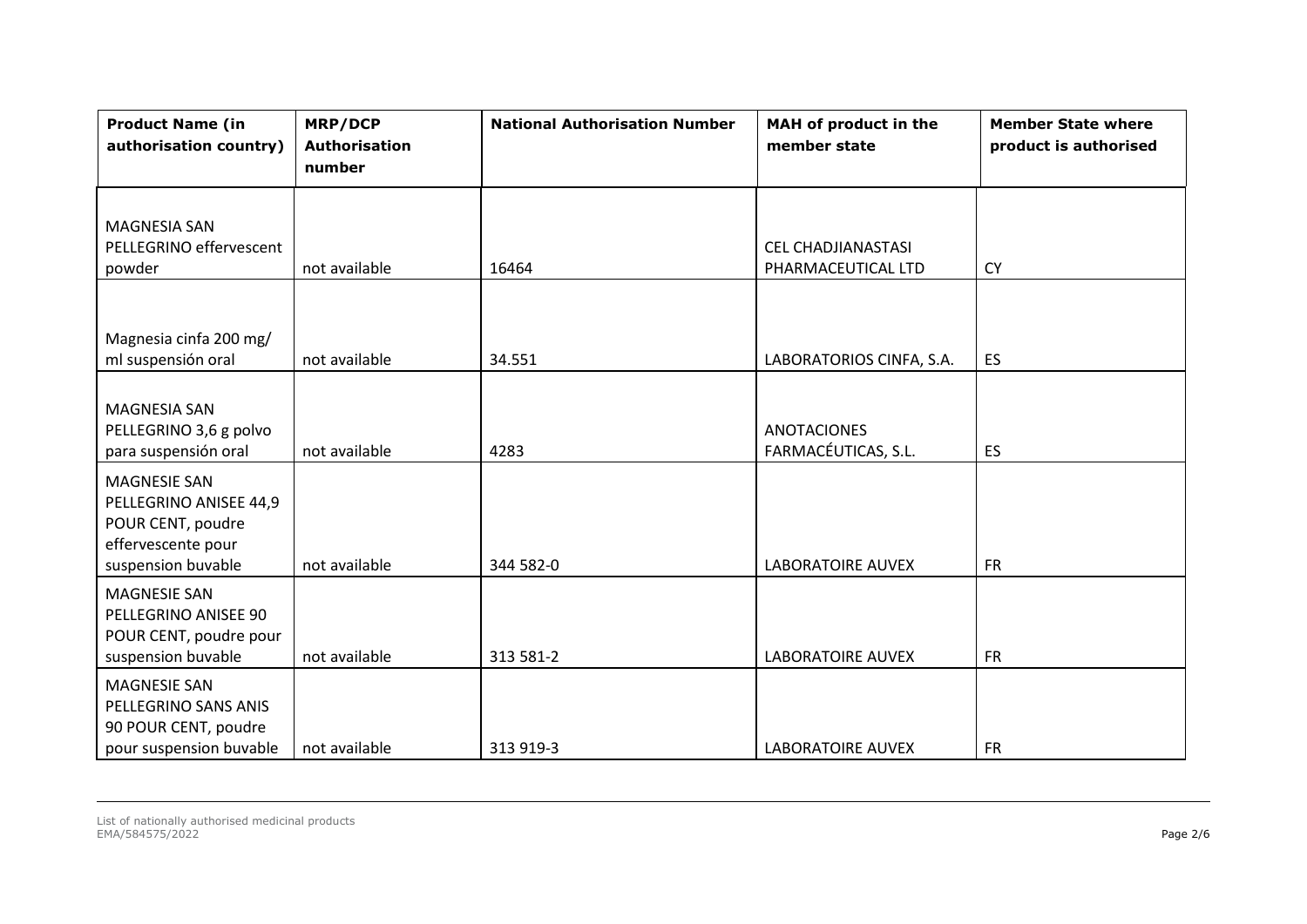| <b>Product Name (in</b><br>authorisation country) | <b>MRP/DCP</b><br><b>Authorisation</b><br>number | <b>National Authorisation Number</b> | MAH of product in the<br>member state | <b>Member State where</b><br>product is authorised |
|---------------------------------------------------|--------------------------------------------------|--------------------------------------|---------------------------------------|----------------------------------------------------|
| MILK OF MAGNESIA 425                              |                                                  |                                      |                                       |                                                    |
| mg/5mL, πόσιμο                                    |                                                  |                                      | OMEGA PHARMA HELLAS                   |                                                    |
| εναιώρημα                                         | not available                                    | 81680/10-08-2020                     | S.A.                                  | GR                                                 |
|                                                   |                                                  |                                      |                                       |                                                    |
| MAGNESIA S.                                       |                                                  |                                      |                                       |                                                    |
| PELLEGRINO 900 mg                                 |                                                  |                                      | <b>VEMEDIA MANUFACTURING</b>          |                                                    |
| polvere effervescente                             | not available                                    | 006570129                            | <b>B.V.</b>                           | $\mathsf{I}\mathsf{T}$                             |
|                                                   |                                                  |                                      |                                       |                                                    |
| MAGNESIA S.PELLEGRINO                             |                                                  |                                      |                                       |                                                    |
| 45% polvere                                       |                                                  |                                      | <b>VEMEDIA MANUFACTURING</b>          |                                                    |
| effervescente                                     | not available                                    | 006570067                            | <b>B.V.</b>                           | $\mathsf{I}\mathsf{T}$                             |
|                                                   |                                                  |                                      |                                       |                                                    |
| MAGNESIA S.PELLEGRINO                             |                                                  |                                      |                                       |                                                    |
| 45% polvere                                       |                                                  |                                      | <b>VEMEDIA MANUFACTURING</b>          |                                                    |
| effervescente                                     | not available                                    | 006570081                            | <b>B.V.</b>                           | $\mathsf{I}\mathsf{T}$                             |
|                                                   |                                                  |                                      |                                       |                                                    |
| MAGNESIA S.PELLEGRINO                             |                                                  |                                      |                                       |                                                    |
| 45% polvere                                       |                                                  |                                      | <b>VEMEDIA MANUFACTURING</b>          |                                                    |
| effervescente                                     | not available                                    | 006570232                            | <b>B.V.</b>                           | $\mathsf{I}\mathsf{T}$                             |
|                                                   |                                                  |                                      |                                       |                                                    |
| MAGNESIA S.PELLEGRINO                             |                                                  |                                      |                                       |                                                    |
| 45% polvere                                       |                                                  |                                      | <b>VEMEDIA MANUFACTURING</b>          |                                                    |
| effervescente                                     | not available                                    | 006570244                            | <b>B.V.</b>                           | $\mathsf{I}\mathsf{T}$                             |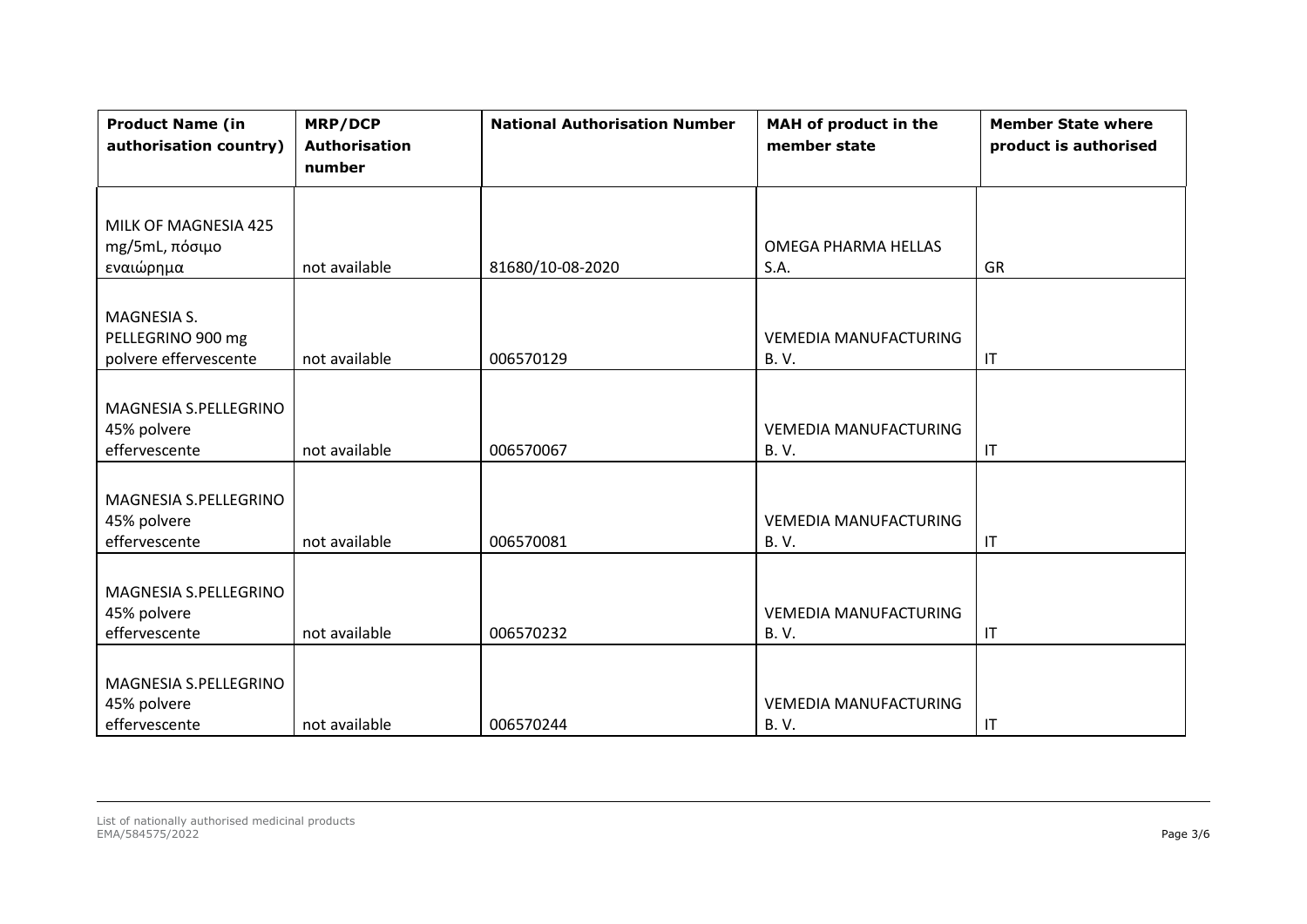| <b>Product Name (in</b><br>authorisation country) | <b>MRP/DCP</b><br><b>Authorisation</b><br>number | <b>National Authorisation Number</b> | MAH of product in the<br>member state | <b>Member State where</b><br>product is authorised |
|---------------------------------------------------|--------------------------------------------------|--------------------------------------|---------------------------------------|----------------------------------------------------|
|                                                   |                                                  |                                      |                                       |                                                    |
| MAGNESIA S.PELLEGRINO                             |                                                  |                                      |                                       |                                                    |
| 45% polvere                                       |                                                  |                                      | <b>VEMEDIA MANUFACTURING</b>          |                                                    |
| effervescente                                     | not available                                    | 006570055                            | <b>B.V.</b>                           | $\mathsf{I}\mathsf{T}$                             |
|                                                   |                                                  |                                      |                                       |                                                    |
| MAGNESIA S.PELLEGRINO                             |                                                  |                                      |                                       |                                                    |
| 45% polvere                                       |                                                  |                                      | <b>VEMEDIA MANUFACTURING</b>          |                                                    |
| effervescente                                     | not available                                    | 006570220                            | <b>B.V.</b>                           | $\mathsf{I}\mathsf{T}$                             |
|                                                   |                                                  |                                      |                                       |                                                    |
| MAGNESIA S.PELLEGRINO                             |                                                  |                                      |                                       |                                                    |
| 45% polvere                                       |                                                  |                                      | <b>VEMEDIA MANUFACTURING</b>          |                                                    |
| effervescente                                     | not available                                    | 006570269                            | <b>B.V.</b>                           | $\mathsf{I}\mathsf{T}$                             |
|                                                   |                                                  |                                      |                                       |                                                    |
| MAGNESIA S.PELLEGRINO                             |                                                  |                                      |                                       |                                                    |
| 45% polvere                                       |                                                  |                                      | <b>VEMEDIA MANUFACTURING</b>          |                                                    |
| effervescente                                     | not available                                    | 006570093                            | <b>B.V.</b>                           | IT                                                 |
|                                                   |                                                  |                                      |                                       |                                                    |
| MAGNESIA S.PELLEGRINO                             |                                                  |                                      |                                       |                                                    |
| 45% polvere                                       |                                                  |                                      | <b>VEMEDIA MANUFACTURING</b>          |                                                    |
| effervescente                                     | not available                                    | 006570206                            | <b>B.V.</b>                           | $\mathsf{I}\mathsf{T}$                             |
|                                                   |                                                  |                                      |                                       |                                                    |
| MAGNESIA S.PELLEGRINO                             |                                                  |                                      |                                       |                                                    |
| 45% polvere                                       |                                                  |                                      | <b>VEMEDIA MANUFACTURING</b>          |                                                    |
| effervescente                                     | not available                                    | 006570257                            | <b>B.V.</b>                           | $\mathsf{I}\mathsf{T}$                             |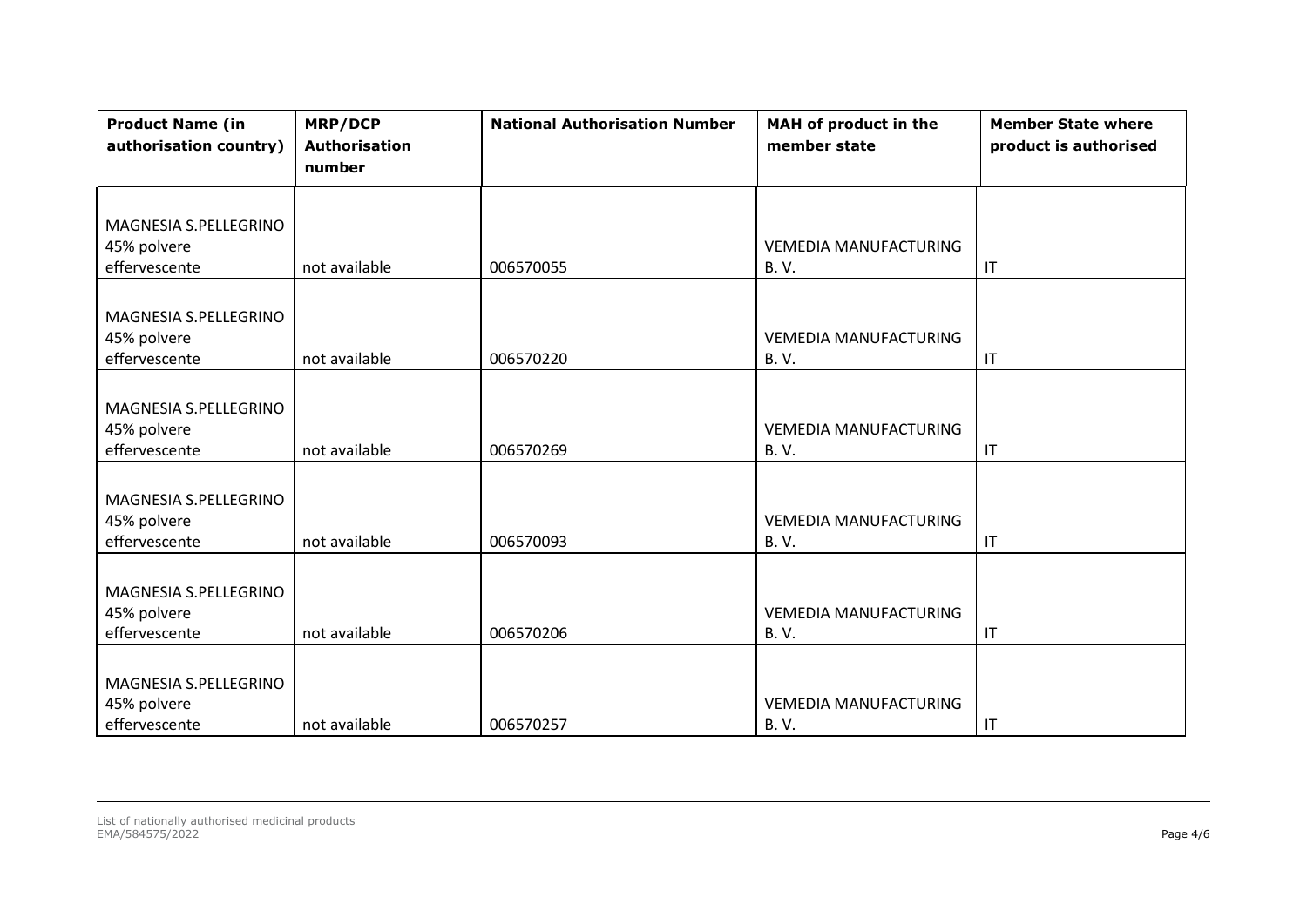| <b>Product Name (in</b><br>authorisation country) | <b>MRP/DCP</b><br><b>Authorisation</b><br>number | <b>National Authorisation Number</b> | MAH of product in the<br>member state | <b>Member State where</b><br>product is authorised |
|---------------------------------------------------|--------------------------------------------------|--------------------------------------|---------------------------------------|----------------------------------------------------|
|                                                   |                                                  |                                      |                                       |                                                    |
| MAGNESIA S.PELLEGRINO                             |                                                  |                                      |                                       |                                                    |
| 45% polvere                                       |                                                  |                                      | <b>VEMEDIA MANUFACTURING</b>          |                                                    |
| effervescente                                     | not available                                    | 006570117                            | <b>B.V.</b>                           | $\mathsf{I}\mathsf{T}$                             |
|                                                   |                                                  |                                      |                                       |                                                    |
| MAGNESIA S.PELLEGRINO                             |                                                  |                                      |                                       |                                                    |
| 45% polvere                                       |                                                  |                                      | <b>VEMEDIA MANUFACTURING</b>          |                                                    |
| effervescente                                     | not available                                    | 006570143                            | <b>B.V.</b>                           | $\mathsf{I}\mathsf{T}$                             |
|                                                   |                                                  |                                      |                                       |                                                    |
| MAGNESIA S.PELLEGRINO                             |                                                  |                                      |                                       |                                                    |
| 45% polvere                                       |                                                  |                                      | <b>VEMEDIA MANUFACTURING</b>          |                                                    |
| effervescente                                     | not available                                    | 006570218                            | <b>B.V.</b>                           | $\mathsf{I}\mathsf{T}$                             |
|                                                   |                                                  |                                      |                                       |                                                    |
| MAGNESIA S.PELLEGRINO                             |                                                  |                                      |                                       |                                                    |
| 45% polvere                                       |                                                  |                                      | <b>VEMEDIA MANUFACTURING</b>          |                                                    |
| effervescente                                     | not available                                    | 006570271                            | <b>B.V.</b>                           | $\mathsf{I}\mathsf{T}$                             |
|                                                   |                                                  |                                      |                                       |                                                    |
| MAGNESIA S.PELLEGRINO                             |                                                  |                                      |                                       |                                                    |
| 45% polvere                                       |                                                  |                                      | <b>VEMEDIA MANUFACTURING</b>          |                                                    |
| effervescente                                     | not available                                    | 006570168                            | <b>B.V.</b>                           | $\mathsf{I}\mathsf{T}$                             |
|                                                   |                                                  |                                      |                                       |                                                    |
| MAGNESIA S.PELLEGRINO                             |                                                  |                                      |                                       |                                                    |
| 90% polvere per                                   |                                                  |                                      | <b>VEMEDIA MANUFACTURING</b>          |                                                    |
| sospensione orale                                 | not available                                    | 006570028                            | <b>B.V.</b>                           | $\mathsf{I}\mathsf{T}$                             |